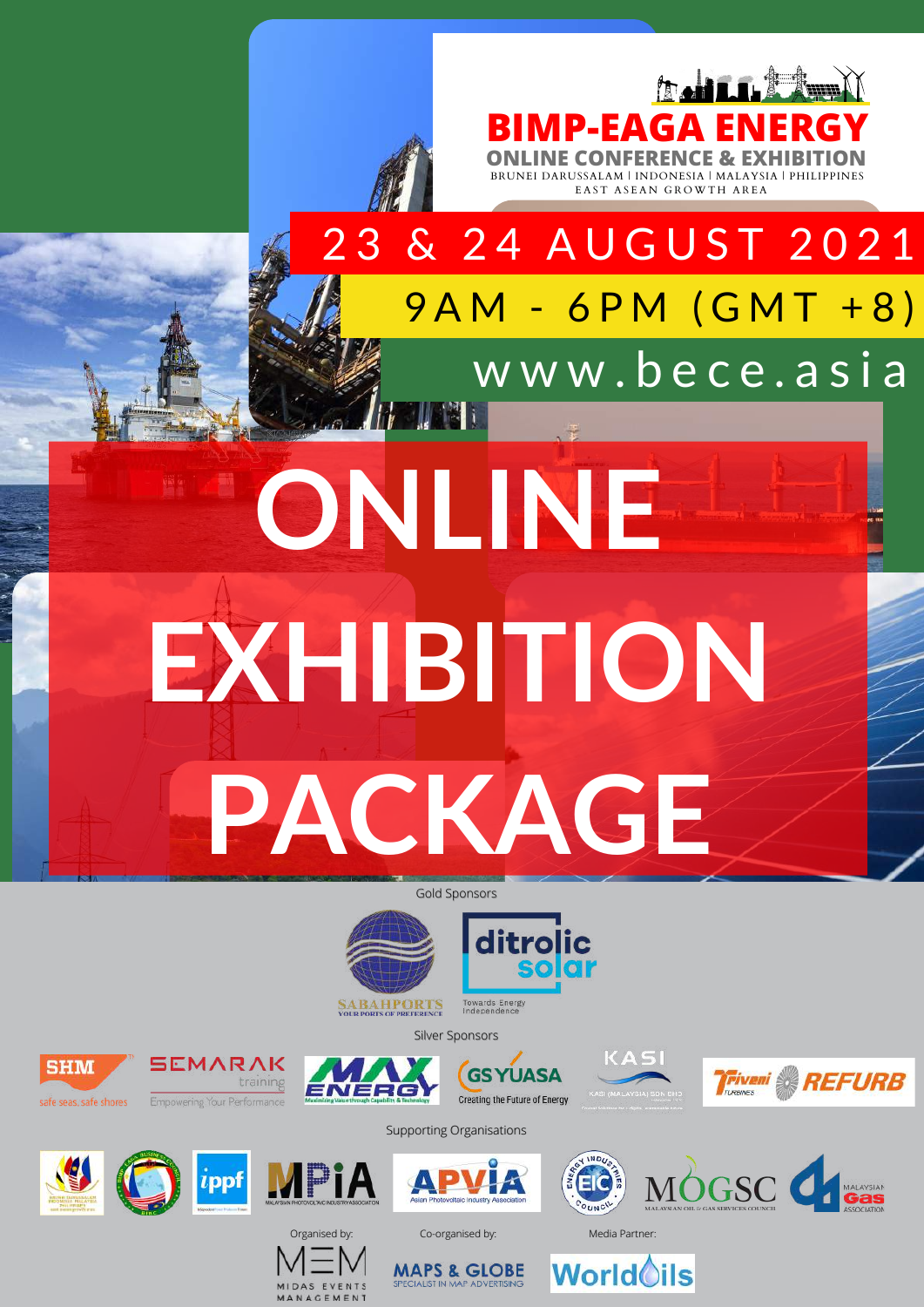## WHY EXHIBIT?

- Increase brand awareness and demonstrate your products & services to potential buyers
- Identify new business opportunities from the latest regional developement
- Network and engage with the people across the value chain.
- Introduce your products & services to the international audience
- Generate business leads at this limited travelling time.
- Identify future business partners in the region.

## WHAT WILL YOU GET ?

- 1 x Exhibition Booth in Website and Networking Platform (Product Upranking)
- Logo (High Resolution JPG/PNG Format)
- Company Banner for Website (W786 x H207 px, PNG/JPG format less than 1MB)
- Company Banner for Networking Platform (W 1200 x H 150px, PNG/JPG format less than 1MB))
- Company Name, Email, Website, and Company Description (Less than 100 words)
- 1 x Video (Youtube Embeded code)
- 2 Products and Services Image with name and Description (PNG/JPG format less than 1 MB)
- 2 x Conference and Networking Passes
- Featured in All Marketing Materials (Email Blast, Website, Brochure and Social Media)
- Scrolling Banner Ads in Networking Area

Online Exhibition Rate: USD500.00 (Silver Sponsorship Status)

MALAYSIAN SME COMPANIES ARE ELIGILBE TO CLAIM UP TO RM 5,000 UNDER MARKET DEVELOPMENT GRANT (MDG) VIRTUAL EVENTS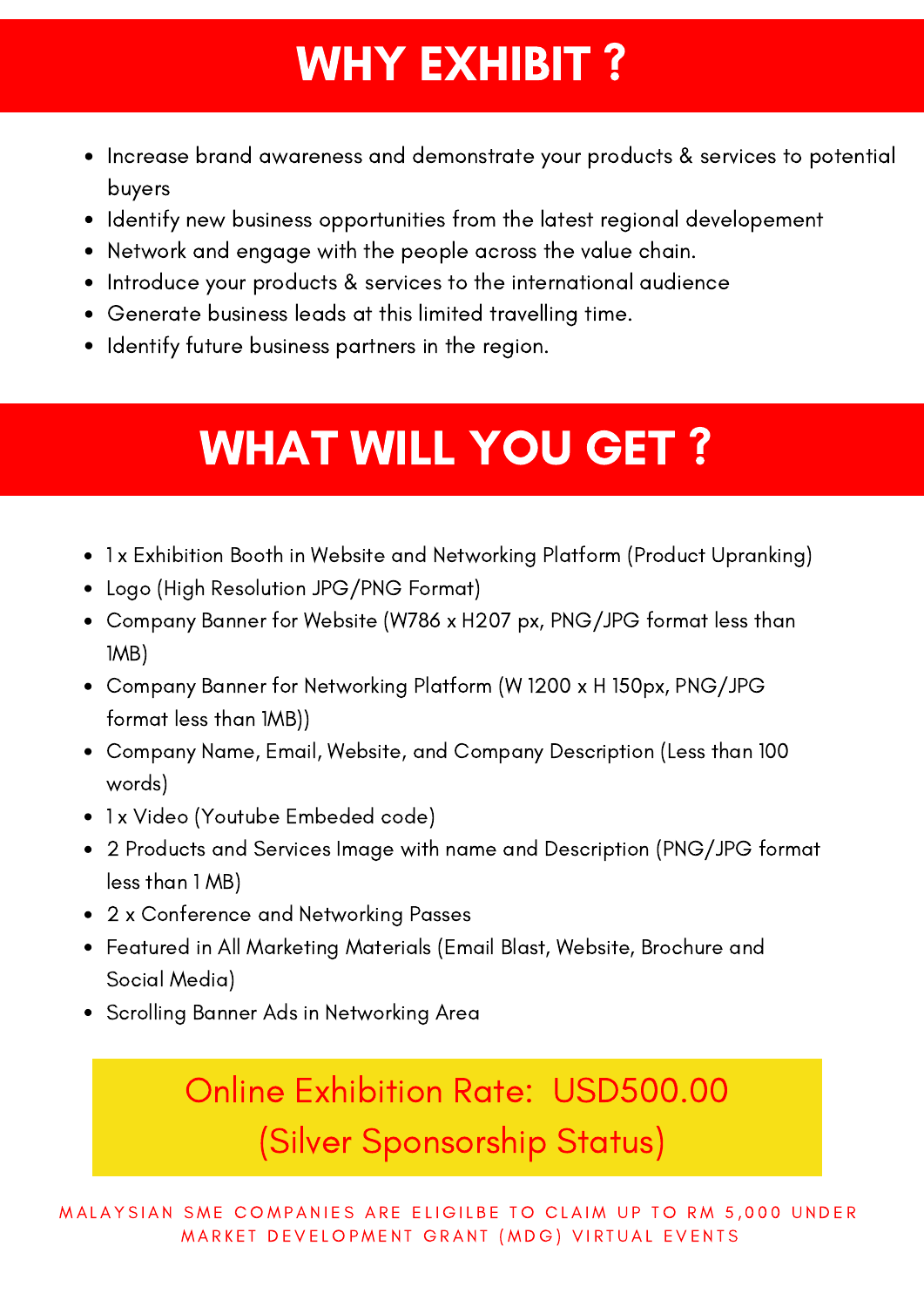## View of Exhibition Hall in Networking Platform